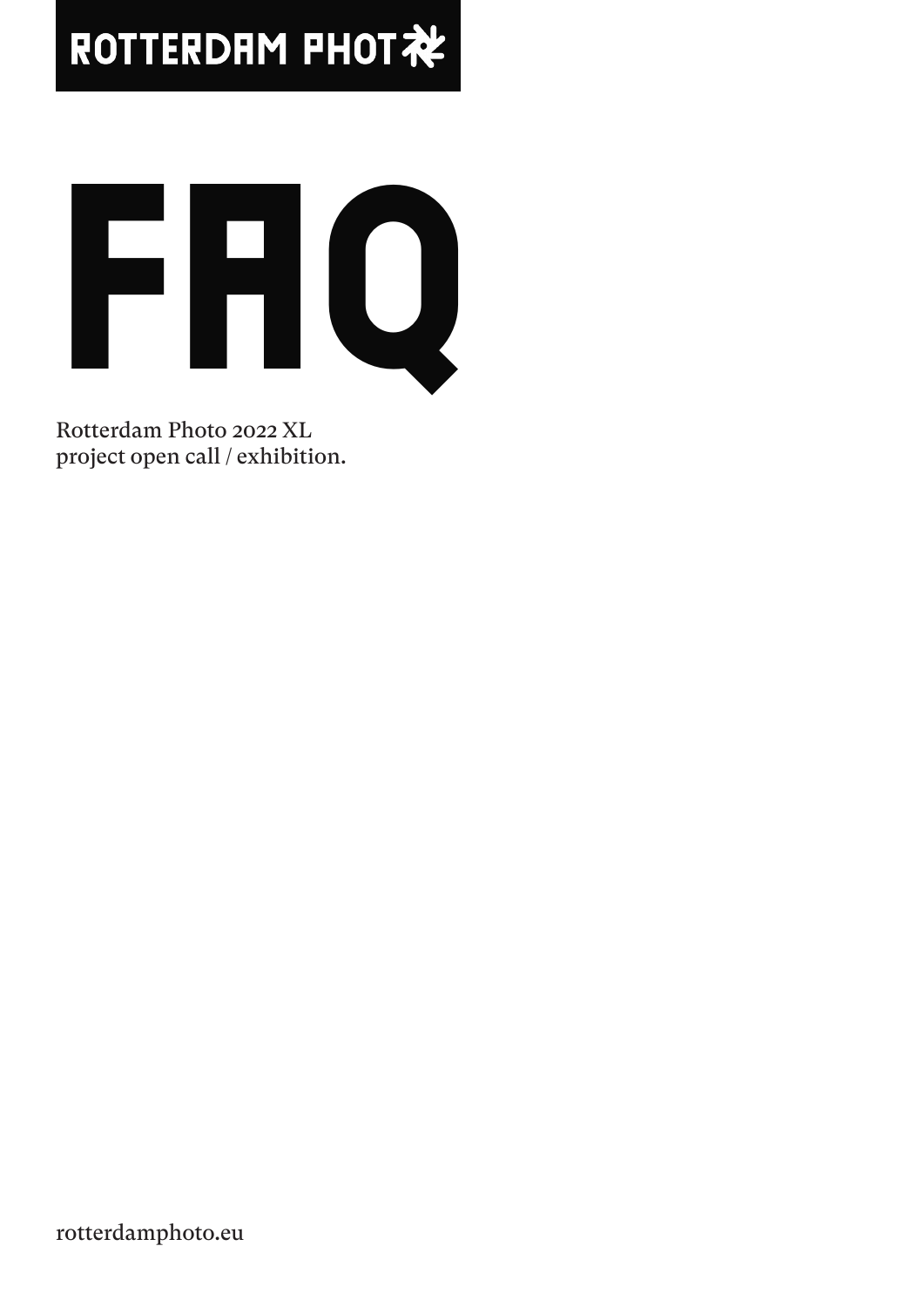# FHQ project open call

#### **What does my participation in the festival consist of exactly? The work I submitted will be on display? Is there anything I need to pay for?**

Yes, you will be exhibited in the space size you are applying for. These are the options of space and their prices:

1. Full Container (costs:  $\epsilon$ 650,-) Outside measurements: 6.05 (L) x 2.44 (W) x 2.59 (H) (2 walls in length, only one in depth because of the door) Inside measurements: 5.90 (L) x 2.33 (W) x 2.38 (H)

2. Half Containers, shared (costs: €400,-) Outside measurements: 6.05 (L) x 2.44 (W) x 2.59 (H) (1 wall in length, half a wall in depth because of the door) Inside measurements: 5.90 (L) x 1.16 (W) x 2.38 (H)

3. 10 ft Container (costs:  $\epsilon$ 500,-) Outside measurements: 2.99(L) x 2.59 (W) x 2.44 (H) (2 walls in length, only one in depth because of the door) Inside measurements: 2.84 (L) x 2.38 (W) x 2.33 (H)

**Was there a jury in the selection process?** Yes. Every year it consists of different professionals.

**How many photographers will be exhibiting in this festival?** The exhibition will have a total of approximately 100 -150 photographers.

Is it possible to change the size of the container I applied for? Yes, it is possible depending on if we can provide the desired container. Tell us assoon as you can.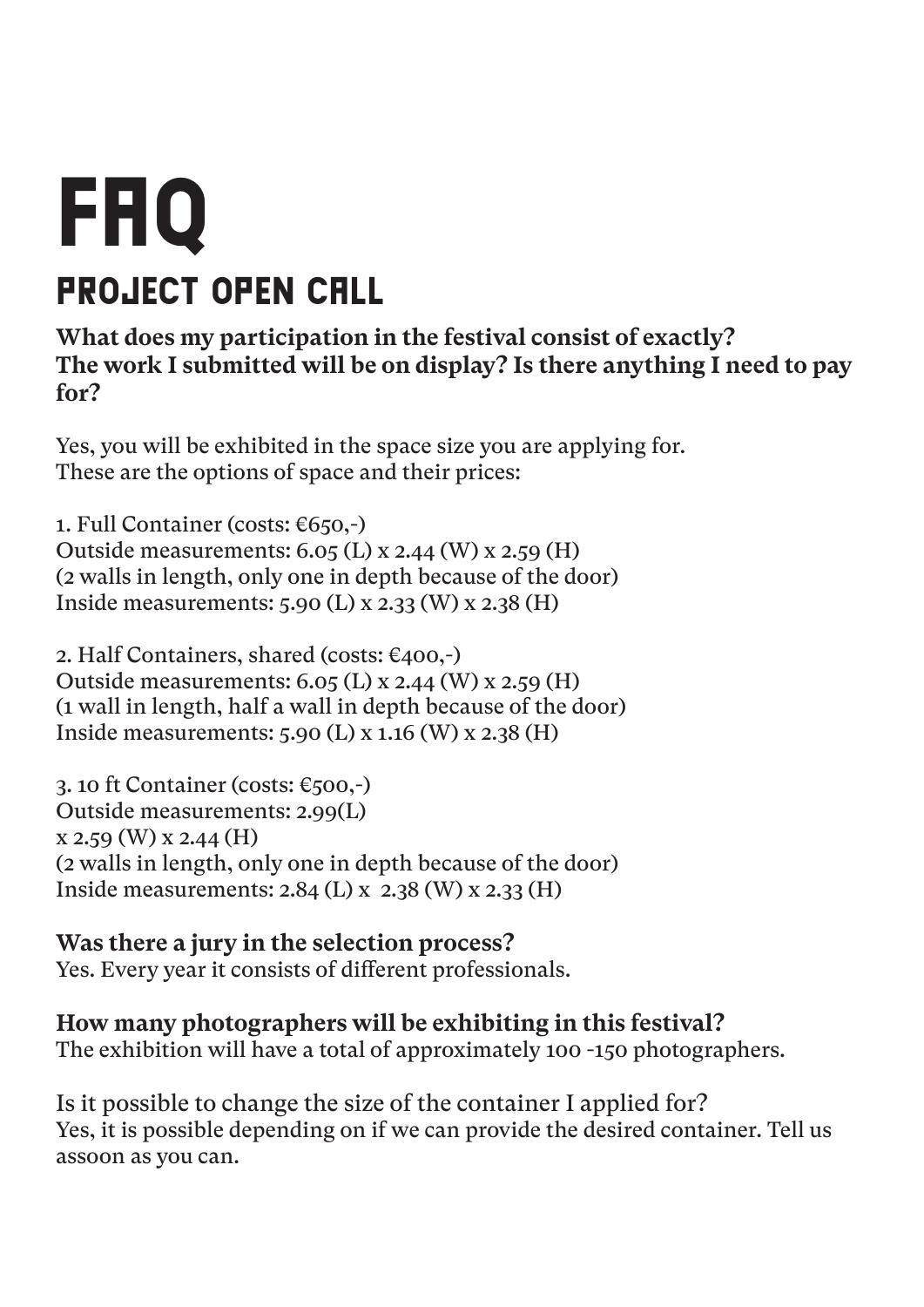### **I am not sure about my participation. Till when do I have to decide?**

No worries, take your time, but do keep in mind that the payment must be donebefore December 15th.

#### **What do I pay with the container fee?**

The container fee for Projects includes rent, electricity, basic light, promotion and adigital invitation for you to send out to your public. For Single Images, the costscover printing on vinyl as well as hanging.

#### **How is payment made? Paypal? Bank transfer?**

Payment information will be sent out with the invoice.

#### **Is it OK to talk about my participation in the festival, now that I have paid theinvoice?**

Yes, you can talk about your participation now!

### **Do you cover expenses such as travel or accommodation?**

For accommodation and travel, unfortunately we cannot support but can give yousome tips! There's a few really nice hostels in the city that are not that expensive. For example: ROOM Hostel, King Kong Hostel, StayOkay Hostel, CityHub, and TheStudent Hotel. Otherwise, Airbnb would be your best option. We also recommend to check out the city's tourism website: www.en.rotterdam.info

#### **I need a VISA to visit Europe, do you provide help with the VISA procedures?**

Unfortunately, there is no help with visa requirements.

### **Should the work be insured?**

It is always good to do that, but we also have insurance.

#### **I am unable to pay the container fee by myself. Is it possible to invite anotherphotographer to share and exhibit in that space with me?**

Yes, it is possible to create a group exhibition in your space but you must choose the photographer and show us their work in advance.

# **Do I need to send HD files or my final prints beforehand, if I intend to print theimages myself and be present for the hanging?**

No, you can bring your prints as you come. If you would like us to take care ofprinting and/or hanging, please send in HD files to our lab partner Studio OPPA, oryour ready prints (must pay shipping costs) before January 1st. You can also printwith OPPA once you are in Rotterdam. If you are unable to bring the prints yourself from OPPA, let us know and we'llarrange it.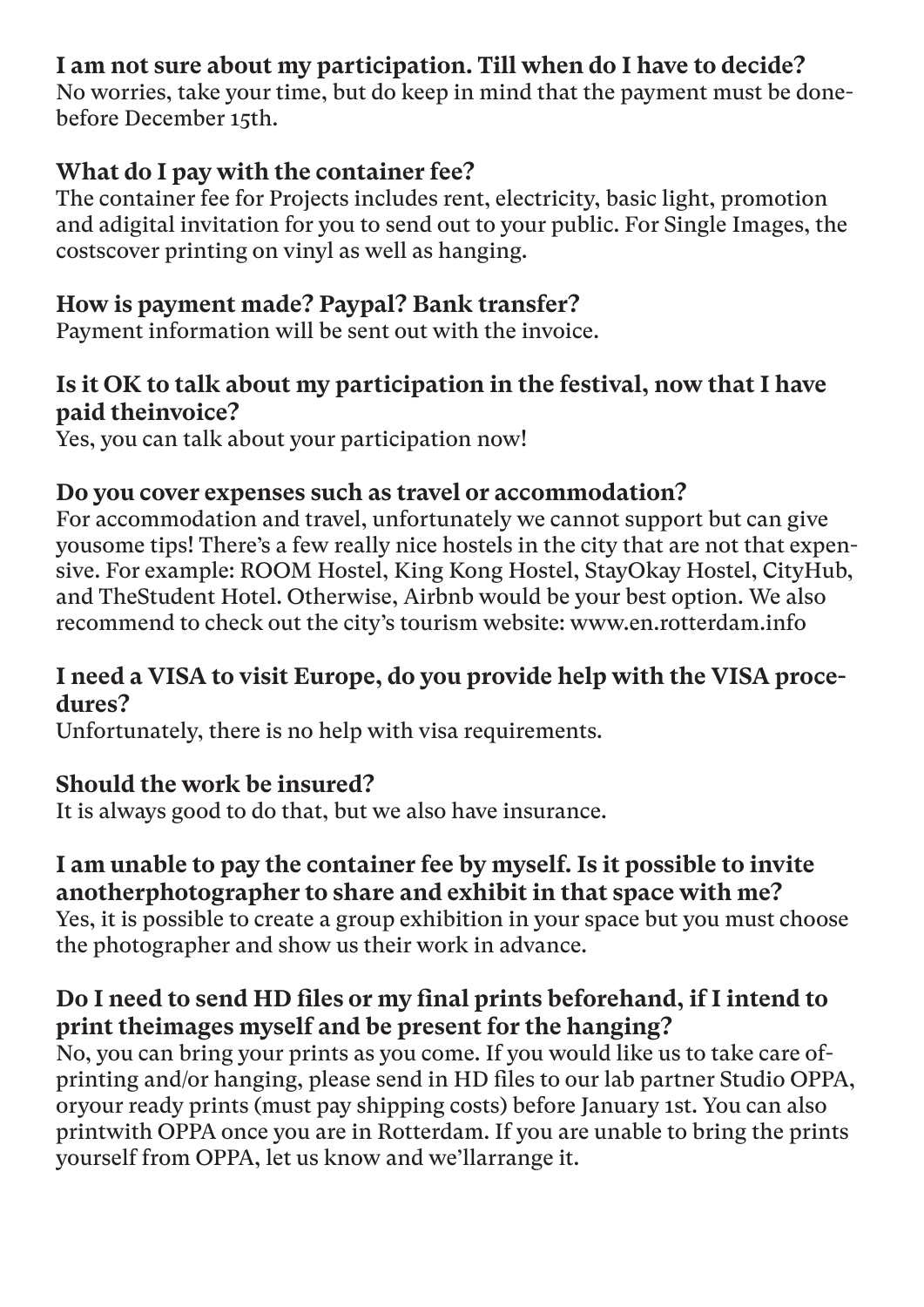### **How long is the build up process?**

Hanging time depends on how long it'll take you. We are there up to two days beforethe festival begins, but you are free to arrive whenever you feel is right.

#### **Do I have to cover the production and shipping costs of the works?**

You do need to arrange the production/printing fees of the photos (which is whyyou have a discount at our partner lab, Studio OPPA, of 25%).

## **Is it necessary to send a sketch of the container layout?**

The sketch is only necessary in case you are unable to be present during the buildup, in which case, we will take care of hanging your work. There is no need to send in a sketch if you intend to hang your work.

# **How should my sketch look?**

There is no template for the sketches. Describe your hanging in whatever way makessense for you.

**I noticed on the photos posted on FB that some of the containers in the past hadposters hanging on the outside of the containers. Does that mean the container ismine, and I can hang posters on the outside, too?** The outside of the container are for posters of the festival. You are free to arrange the inside only.

### **How many photos and in what size can I exhibit?**

That is absolutely up to you!

# **What hanging options are there in the container?**

The easiest way is to use magnets with hooks such as these or these. There are also hooks in the four corners of the ceiling that can handle very heavy weight. They are fixed, but we could figure out something extra with steel wire. Besides, you can use opt for Forex with Velcro, it stays nice and tight in the damp room. If you let us know beforehand what you want, we can help you get specific hangingoptions with our builders.

### **Are there any rules about selling at the show? Can I bring my publications for sale?**

Selling books and prints is allowed and recommended, don't forget this is also an art fair! Collectors and editors will be present, and we do not take commission on sales.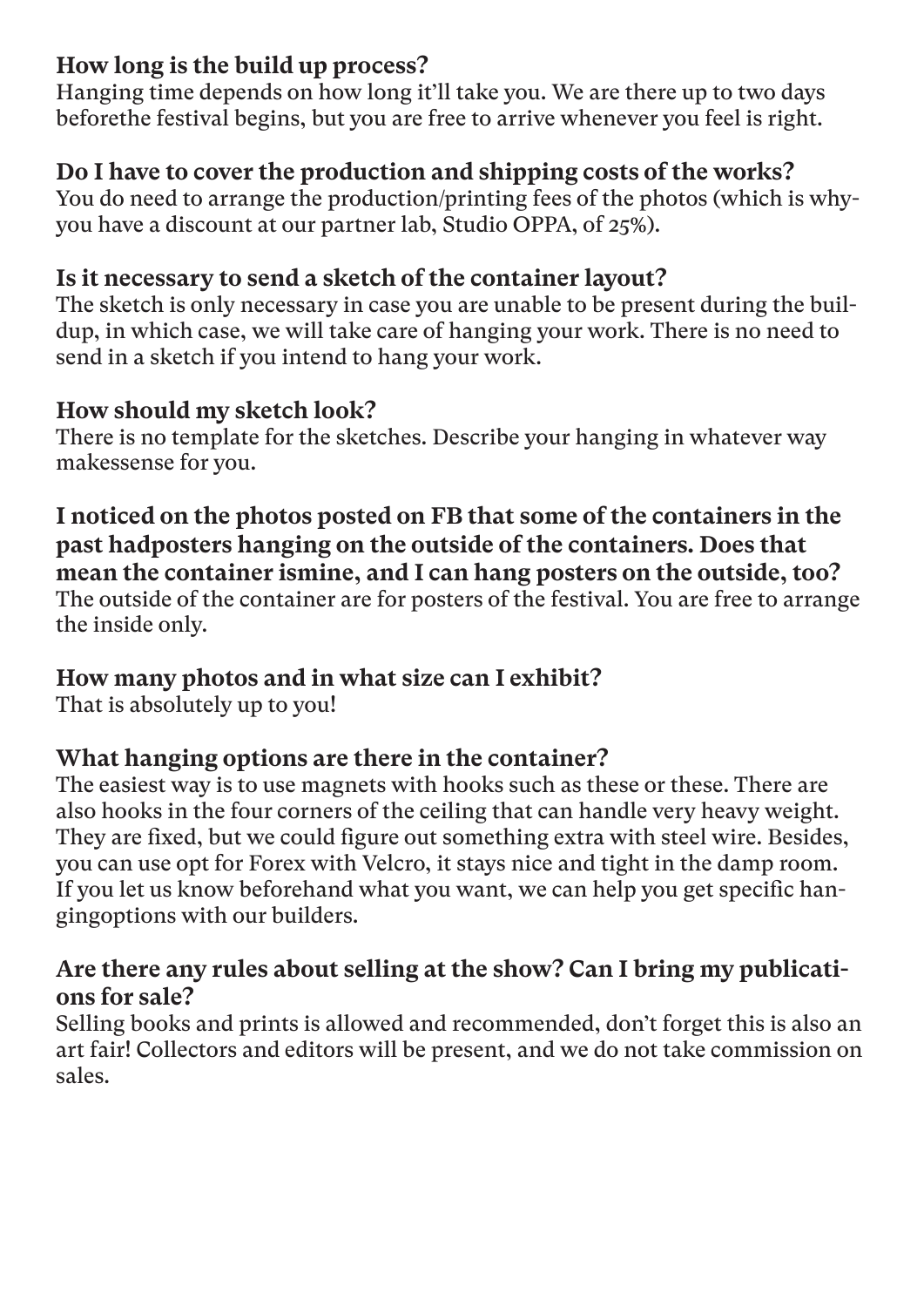### **Who participates in the "Rotterdam Photo Talks"? Am I eligible to participate as a speaker?**

The photo-talks will be a few exhibited photographers (by invitation), the rest are curated.

#### **Should I use only the images I submitted for the exhibition? Or can I use any otherimages according to layout?**

You can use other photos for the exhibition as well. Now that we have seen your work, we trust its quality and your selection.

### **What lighting is available in the containers?**

The available light is neon. In a 10ft container, there is 1 TL lamp and a lot of daylight. In a 20ft container, there are 2 TL lamps. We hang them in the middle butwe can easily remove them or hang them differently. For spots, there are a lot of cables but if you tighten them well, it should be no problem.

#### **Do you have any projector or a TV screen available?**

We have a 40 inch TV and a beamer you could use. Please ask us in advance.

### **What sort of installation assistance is possible?**

Due to high number of participants, the assistance is only possible forphotographers who can not attend the festival. In that case you need to provide the files for printing or send the prints. For photographers who can attend the event our production team will be happy to help you as much as possible on the stage of the preparation.

# **Would you take care of the promotion?**

We will organize the promotion of the festival, but please feel free to share with your audience! You will get a digital invitation to send out to your own public. We also take care of gathering and printing project information to hang on your container.

### **When should I de-install the work?**

De-installation will be on the final day of the festival, between 18.00 and 23.00 hrs.

# **Is it possible to keep the prints after the exhibition?**

Sure! If you want to have the print, you can collect it on the last night of the festival,or give us an address and we will send it to you (you have to pack the photos before shipping and, please, make sure that the transport is arranged and paid. We can take the package to the office for a later transportion. The organisation is not responsible for any damage). Otherwise, the prints will be recycled.